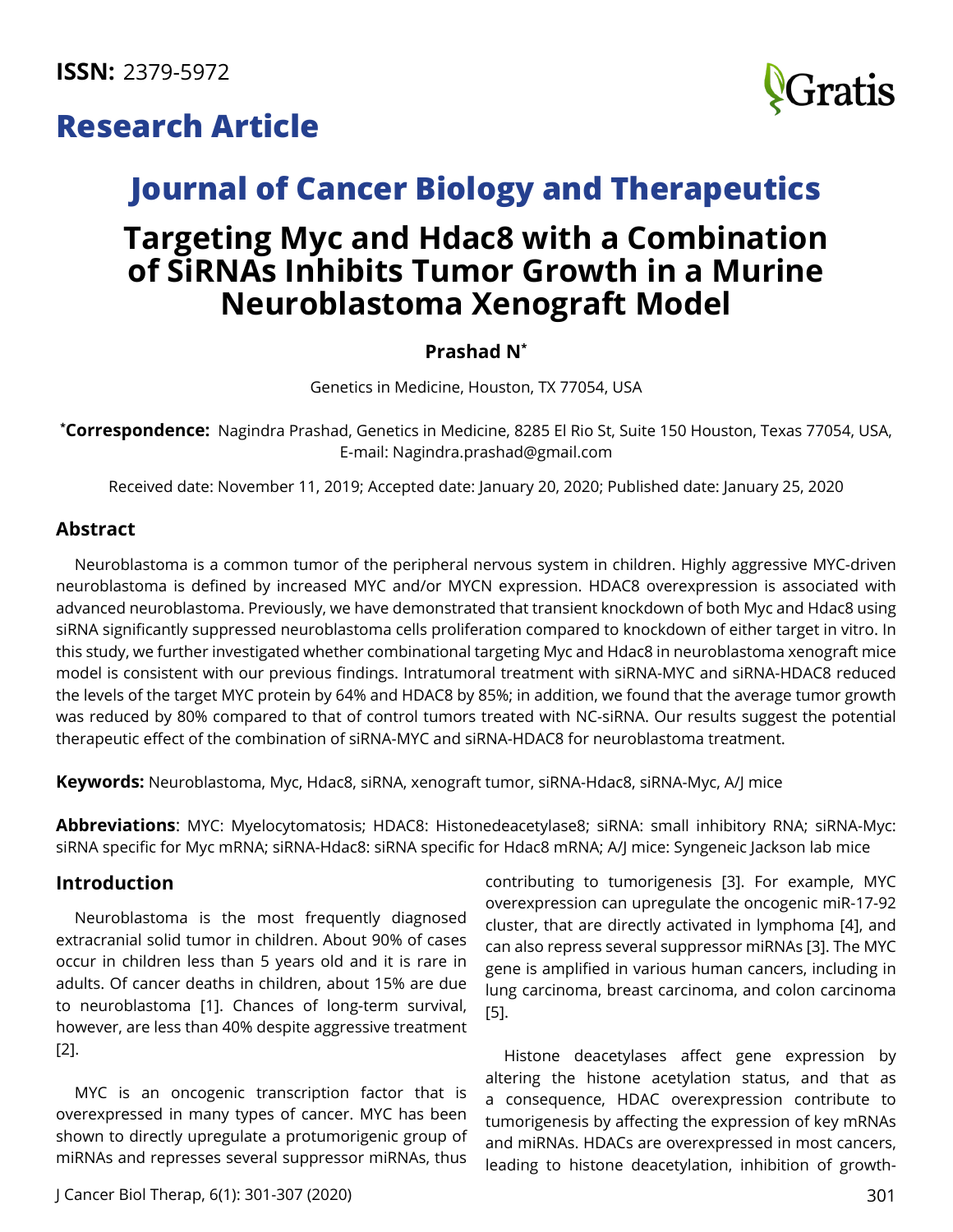suppressive genes, and increased cell proliferation [6]. HDAC8 overexpression correlates with advanced neuroblastoma in patient tumor samples, and HDAC8 inhibition reduced cell proliferation and induced neuroblastoma cell differentiation [7]. HDAC inhibitors reduced the proliferation and induced the apoptosis of neuroblastoma cells in vitro and in vivo in mice [8, 9].

Given that both MYC and HDACs play an important role in the maintenance of the normal cellular physiological functions and that their overexpression is linked to neuroblastoma tumorigenesis, we asked whether the levels of both MYC and HDAC8 should be reduced to obtain significant inhibition of cell proliferation.

In a previous study, we investigated the effects of siRNAs targeting Hdac8 and Myc in murine neuroblastoma cells. RNA interference is a process of posttranscriptional gene silencing in which a double stranded RNA inhibits gene expression in a sequence-dependent manner via degradation of the corresponding mRNA. Small interfering RNAs (siRNAs) can be used as potent and specific tools for gene knockdown. Several laboratories have reported siRNA targeting of gene expression in cancer cells and the inhibition of cell proliferation *in vitro* and tumor growth *in vivo* [10-13].

We previously found that *in vitro*, single-agent siRNA-HDAC8 or siRNA-MYC inhibited cell proliferation by 40- 50%; however, treatment with the combination of siRNA-MYC + siRNA-HDAC8 inhibited cell proliferation by 86% [14]. To further confirm these findings in an animal model, we set out to verify if tumor growth can be inhibited in a neuroblastoma xenograft mouse model when tumors are treated with a combination of siRNA-MYC and siRNA-HDAC8.

# **Materials and Methods**

#### **Reagents**

Cell culture media, DMEM with high glucose (D6429), essential and non-essential amino acids (M5550, m7145), Bt2c AMP (D0627), the colorimetric Caspase 3 kit (Code CASP-3-C), were purchased from Sigma Aldrich, St. Louis. Fetal bovine serum (FBS) was purchased from Phenix Research Products, Candler, NC, USA. BD-Falcon tissue culture 96-well plates (353072) were purchased from BD Biosciences.

The MTS Cell Titer 96 Aqueous One Solution (Cat # G3580) cell proliferation assay was purchased from Promega Biotechnology, Madison, WI, USA.

Corning 96-well EIA/RIA plates (CLS3369) were used for ELISA. Antibodies for HDAC 8, H-145 (sc11405), C-MYC, C-19 (SC-786), were purchased from Santa Cruz Biotechnology, Dallas, TX, USA.

 Negative control #2 siRNA (#4390846), siRNA-HDAC 8 (S88696), siRNA-MYC (S70224) and Lipofectamine RNAi Max (#13778075) were purchased from Life Technologies/ Ambion/ Invitrogen.

A/J female mice 6 weeks old were purchased from Jackson lab, Bar Harbor, Maine, USA

Mice were housed in animal facility at Nanospectra Biosciences Inc. Houston, Texas

## **Cells and cell culture**

Mouse neuroblastoma cholinergic clonal cells (S20) were obtained from Dr. Marshall Nirenberg of The US National Institutes of Health (NIH). Cells were grown in monolayers in DMEM supplemented with essential and nonessential amino acids, penicillin/streptomycin, and 10% FBS at 37 $^{\circ}$ C with 5% CO<sub>2</sub> and humidity.

#### **Neuroblastoma tumor model**

Mice experiments were performed with the approval of the institutional Animal Care and Use Committee, IACUC at Nanospectra Biosciences Inc. Houston, Texas.

 A/J female mice six weeks old were purchased from Jackson Laboratory, Bar Harbor, Maine, USA.

Murine neuroblastoma cells, 1x106 cells in DMEM media with 50% matrigel in 100 ul without fetal bovine serum and without antibiotics were subcutaneously injected on the right flanks. After 12 days, tumor growth can be seen and tumors were measured with a caliper. When tumors reached 100  $mm<sup>3</sup>$  in size, mice were divided into two groups with 8-10 mice in each group.

#### **Intratumoral delivery of siRNA**

siRNA-HDAC8 (S88696), Sense Sequence: (5'----3') CGACGGAAAUUUGACCGUAtt

Antisense Sequence:

#### UACGGUCAAAUUUCCGUCGca

siRNA-MYC (S70224), Sense Sequence: (5'------3') AGGUAGUGAUCCUCAAAAAtt

J Cancer Biol Therap, 6(1): 301-307 (2020) 302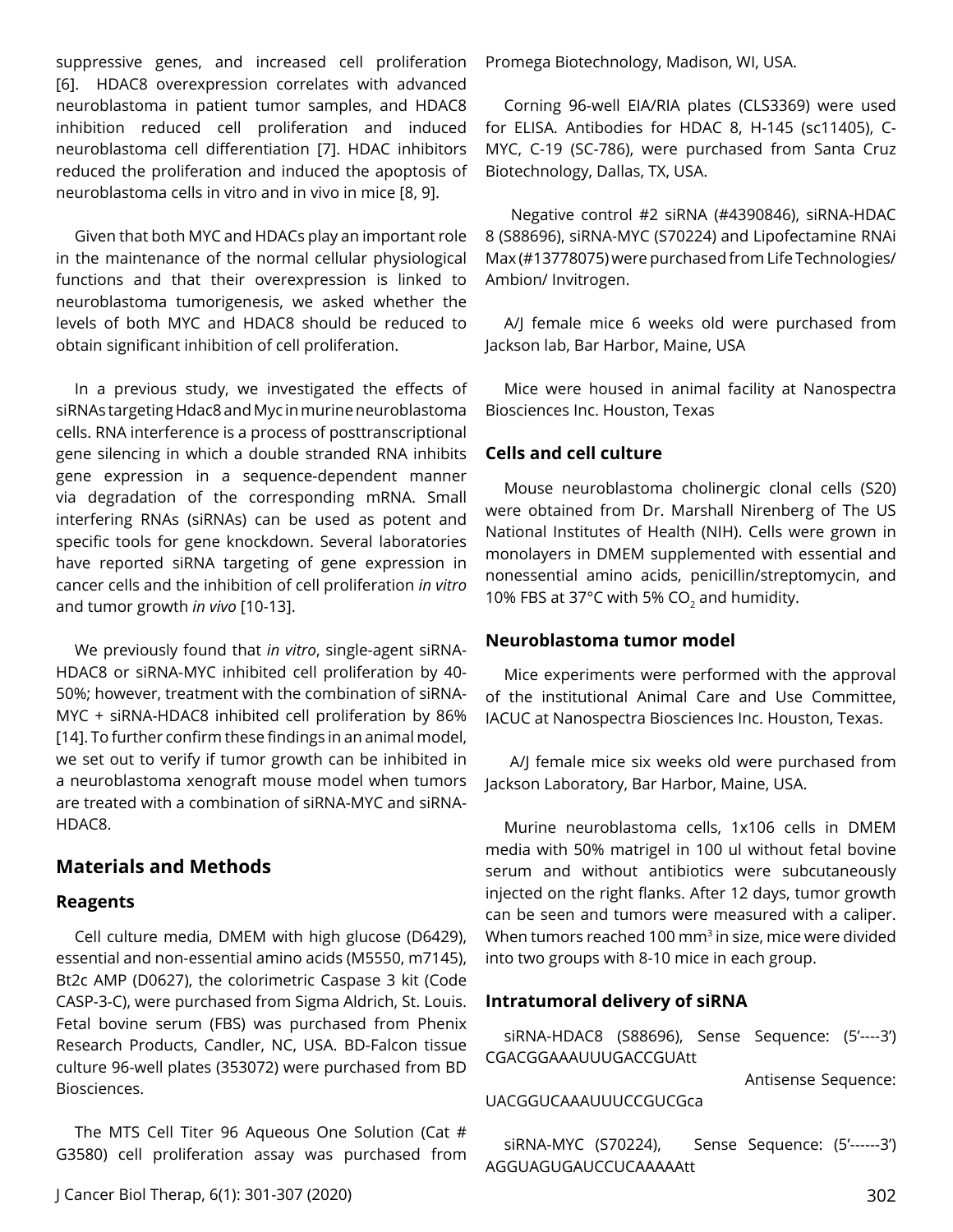#### Antisense Sequence: UUUUUGAGGAUCACUACCUtg

Negative control #2 siRNA (#4390846), and Lipofectamine RNAi Max (#13778075) were purchased from Life Technologies/Ambion

A total of 3 nmol Negative control siRNA or 3 nmol combinations of siRNA-MYC + siRNA-HDAC8 were mixed with Lipofectamine RNAi max (Liposome) in DMEM media without fetal bovine serum and without antibiotic. siRNA complexed with Lipofectamine in a volume of 30 ul was delivered into tumors by intratumoral injection every third day. Tumors were measured every second day with a caliper and mice were weighed every third day. Tumor volume was calculator with a formula, V= Length X width<sup>2</sup>/2. Experiment was stopped when the control tumors treated with negative control siRNA reached a tumor burden volume of 1200 mm3. Mice were euthanized by CO<sub>2</sub> inhalation 2 days after last treatment with siRNA. Tumors were removed and weighed. Tumors were frozen in liquid nitrogen and stored at -80 $\degree$  C freezers until used for preparation of tumor extracts for ELISA.

#### **Tumor extract preparation**

Tumors treated with NC-siRNA or with combined siRNA-HDAC8 + siRNA-MYC were cut into small pieces and homogenized in assay buffer in a glass homogenizer. Assay buffer as described by Khandelia et al. [15], consisted of 20mM Tris-HCL pH 7.5, 150mM NaCl, 5mM EDTA, 10% glycerol, 1% Nonidet P40, and protease inhibitor cocktail from Sigma (P8340). Protein concentrations were determined using Pierce's BCA Assay as per the manufacturer's instructions.

#### **HDAC8 and c-MYC protein quantitation via ELISA**

HDAC8 and c-MYC proteins were quantitated in extracts prepared from tumors via ELISA. 100ug protein per sample was mixed with 0.02 M carbonate coating buffer (pH 9.5) and added to 96-well BD-Falcon ELISA plates for protein binding. Samples were incubated at 4°C for 15 h. Wells were blocked with 10% FBS in PBS and treated with primary antibodies (diluted 1:30) specific for HDAC8 (SC11405) or c-MYC (SC-798), and incubated at 37°C for 2 h. Samples were washed with PBS + 0.05% Tween, treated with goat anti-rabbit IgG-HRP secondary antibody (diluted 1:500), and incubated at 37°C for 1 h. Wells were washed and treated with substrate TMB and incubated at room temperature for 30 min, and then the reaction was stopped with 2N  $H_2SO_4$ . Samples were read at 450 nm in a plate reader.

#### **Statistical analysis**

Error bars represent standard error of the mean (SEM) from 5-8 biological replicates from 2 independent experiments. *P*-values were calculated using *T*-Test (2 tailed, 3 samples, unequal variance) and  $p < 0.05$  was considered statistically significant.

# **Results**

# **Neuroblastoma Tumor treatment with the combination of siRNA-HDAC8 + siRNA-MYC**

We explored the therapeutic effect of treatment with the combination of siRNA-HDAC8 + siRNA-MYC on neuroblastoma tumor xenografts in mice.

Mouse neuroblastoma cells were inoculated subcutaneously into 16, 6-week-old female A/J mice. Tumors were formed, with an average volume of 100 mm3 12 days after cells were inoculated. These mice were divided into two groups of 8 mice. Then, one group of mice treated with a 3 nmol negative control siRNA (NCsiRNA) and other group of mice were treated with a 3 nmol combination of siRNA-HDAC8 + siRNA-MYC. siRNAs was inoculated into tumors by intratumoral injections every third day.

Tumor growth was measured every two days. The rate of tumor growth was significantly decreased following treatment with combined siRNA-MYC + siRNA-HDAC8 compared to treatment with control negative siRNA (Figure 1A).

When the control tumors reached an average volume of more than 1200 mm3, the mice were euthanized and the tumors were removed (Figure 1B, C) The average weight of 8 tumors treated with the combination of siRNA-HDAC8 + siRNA-MYC was decreased 5-fold (0.186 g) compared to the average weight of control tumors (1 g) treated with NC-siRNA (Figure 1D). The tumor xenograft experiment was repeated with 8 mice treated with NCsiRNA and 8 mice treated with a combination of siRNA-HDAC8+siRNA-MYC.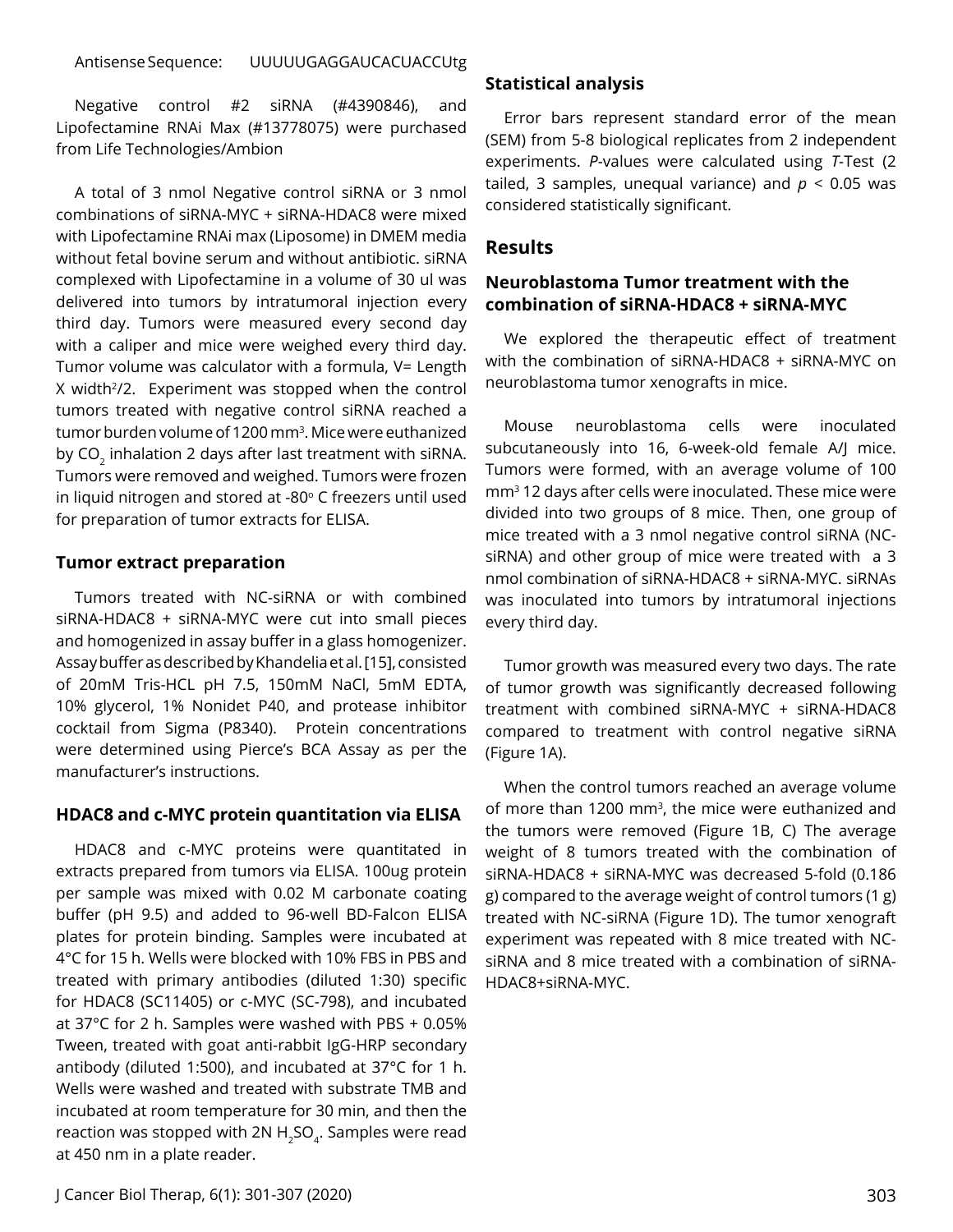

Figure 1A: Effect of combination of siRNA on the growth of neuroblastoma Tumor. Murine neuroblastoma cells, 1×106 cells in DMEM media with 50% matrigel in 100 ul were subcutaneously injected on the right flanks. After 12 days, tumor growth can be seen and tumors were measured with a caliper. When tumors reached 100 mm<sup>3</sup> in size, mice were divided into two groups with 8 mice in each group. Negative control siRNA or combination of siRNA-MYC + siRNA-HDAC8 was mixed with Lipofectamine RNAi max (Liposome) in DMEM media without fetal bovine serum and without antibiotic. siRNA complexed with Lipofectamine in a volume of 30 ul was delivered into tumors by intratumoral injection every third day. Tumors were measured every second day with a caliper and mice were weighed every third day. Tumor volume was calculator with a formula, V= Length × width<sup>2</sup> /2. The numbers on X-axis show the number of siRNA treatments. Control tumor growth is shown by diamond (^) markers and the growth of tumors treated with siRNAs is shown by round (0) markers. SEM bars represent the standard deviation from 8 mice at each point *P*\* < 0.031.



**Figure 1B:** Mice with control and combination of siRNA treated Tumors. Top row of mice with control tumors treated with NC siRNA and the bottom row of mice with tumors treated with the combination of siRNA-MYC + siRNA-HDAC.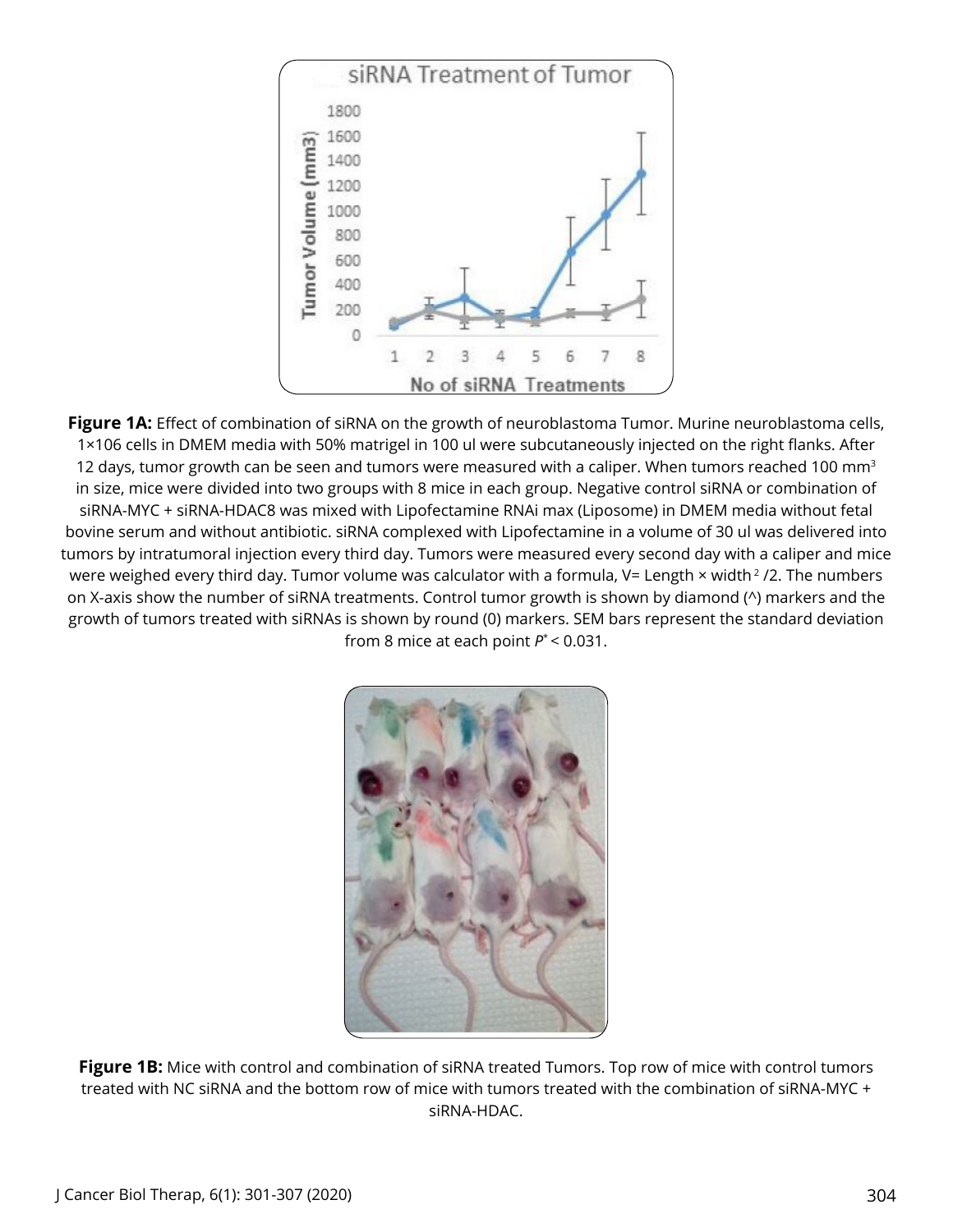

**Figure 1C:** Tumors from control and combination of siRNA treated mice. Top row representative control tumors treated with NC-siRNA and the bottom row representative tumors treated with the combination of siRNA-MYC + siRNA-HDAC8.

# **The Quantitation of the targets Hdac8 and Myc in Tumors**

To confirm the effectiveness of the siRNA treatment, Hdac8 and Myc were quantified by ELISA in extracts prepared from the tumors. The levels of the targets Hdac8



**Figure 1D:** Weights of control and combination of siRNA treated Tumors. Average of 8 control tumors was 1 gram and average of 8 tumors treated with combination of siRNA-MYC + siRNA-HDAC8 was 0.186 gram. SEM bars represent the standard deviation from 8 tumors *P\*\** < 0.004.

and Myc were decreased by 85% and 64%, respectively, in tumors treated with the combination of siRNA-HDAC8 +siRNA-MYC compared to tumors treated with NC-siRNA (Figure 2A and B). These results indicate that a decrease in the levels of the tumoral targets HDAC8 and Myc caused the inhibition of tumor growth.



**Figure 2A and B:** Quantitation of Myc and Hdac8 proteins from control and combination of siRNA treated tumors. Tumor targets Hdac8 and Myc proteins were quantitated by ELISA in extracts prepared from 3 tumors treated with negative control siRNA and 3 tumors treated with the combination of siRNA-HDAC 8 + siRNA-MYC. Average targets Hdac8 [Figure 2A] and Myc [Figure 2B] proteins were decreased by 85% and 65% in tumors treated with the combination of siRNA-HDAC8 + siRNA-MYC compared to tumors treated with NC-siRNA. SEM bars represent the standard deviation from 3 tumors (*P\** <0.030, *P\*\**<0.01).

J Cancer Biol Therap, 6(1): 301-307 (2020) 305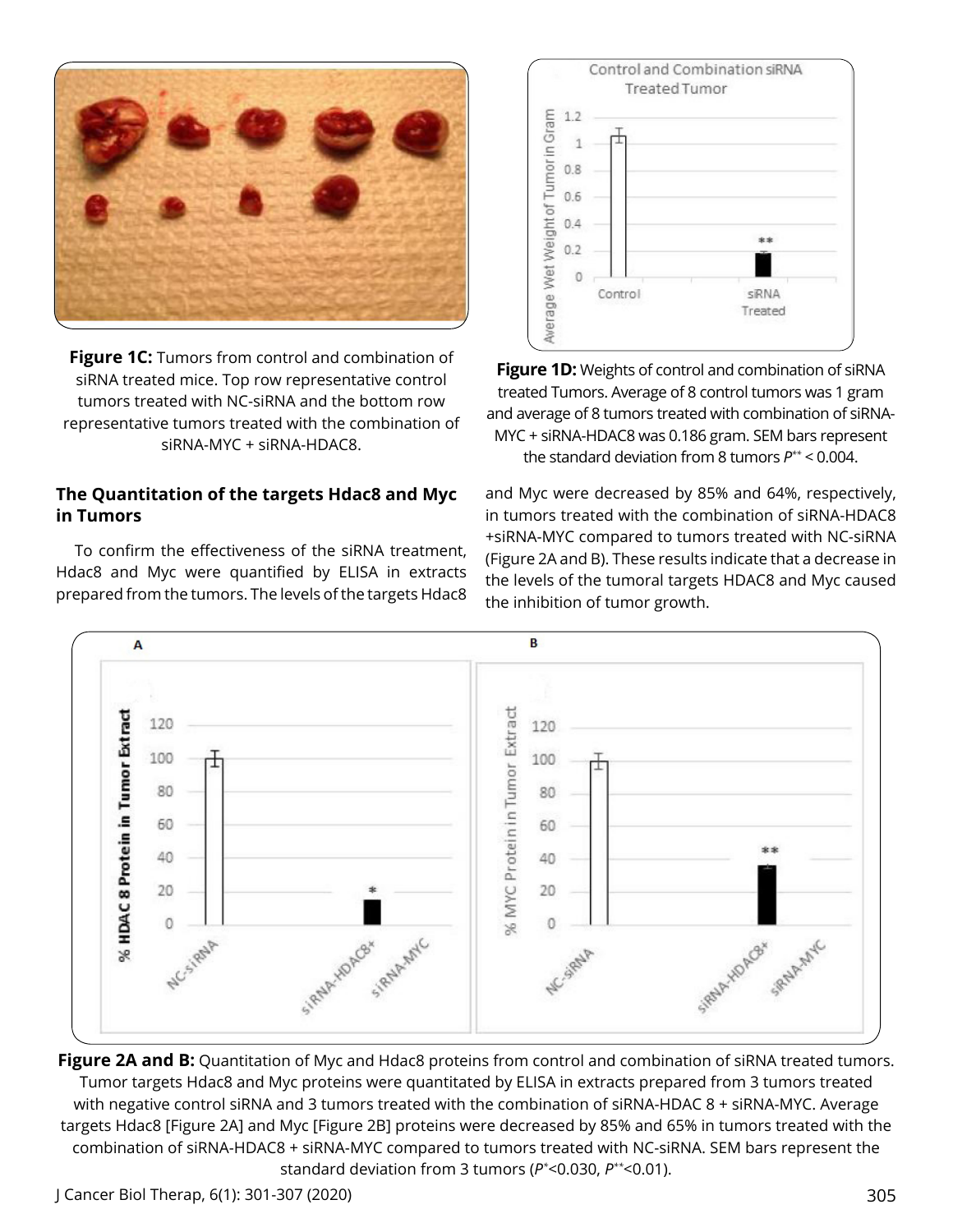#### **Discussion**

In targeted cancer therapy miRNA and siRNA are used as therapeutic agents to knock down the expression of target oncogenic genes in order to inhibit the growth of cancer cells.

As a therapeutic approach, siRNA has been used to target the genes encoding overexpressed cancer proteins in order to inhibit cancer cell growth in vitro and to inhibit tumor growth in vivo in mouse models of the following cancers: breast cancer, glioma and colon cancer [10-13].

MYC and HDAC8 each have been shown to contribute to neuroblastoma tumorigenesis.

Our previous findings in neuroblastoma cells indicated targeting both Myc and Hdac8 with a combination of siRNAs inhibited cell growth by 86% and was more effective than either siRNA alone [14].

Here we confirm these findings in a mouse neuroblastoma xenograft model, where tumor growth was reduced by 80% following intratumoral delivery of a combination of siRNAs targeting both Myc and Hdac8 at the same time.

These results indicate that the targeting of Myc and Hdac8 specifically caused in the inhibition of tumor growth in vivo. Therefore, targeting simultaneously more than one gene product which is responsible for the tumorigenesis will be an effective therapy for xenograft tumor model. Our data is consistent with that of Tiejun et al. [16], who determined that multi-target siRNAs showed better silencing effects on three targets compared with single target siRNA. These data indicate that knockdown of more than one target, which are involved in tumorigenesis; same time will be more effective than the knockdown of single target.

MYC and HDAC8 are overexpressed in several cancers, such as in lung, breast and colon cancers; therefore, the combination of siRNA therapy will be tested in the xenograft tumor models of these cancers to inhibit the growth of the tumors.

In this study siRNAs were delivered into tumors by intratumoral injections. This decreased the levels of Myc and Hdac8 and inhibited the growth of tumor. However, this delivery route is not feasible in the clinical therapy; therefore a systemic IV delivery will be tested and improved.

Our results show proof of the concept for using of the combination of siRNA-MYC + siRNA-HDAC8 for neuroblastoma therapy.

# **Conclusion**

Neuroblastoma is the most frequently diagnosed extracranial solid tumor in children. These tumors account for 15% of childhood deaths from cancer. Survival in oneyear-old children is <30% despite aggressive therapies. We are using mouse neuroblastoma tumor model to understand the role of Myc and Hdac8 in tumorigenesis.

We previously found that *in vitro*, single-agent siRNA-HDAC8 or siRNA-MYC inhibited cell proliferation by 40- 50%; however, treatment with the combination of siRNA-MYC + siRNA-HDAC8 inhibited cell proliferation by 86% [14]. We further confirmed these findings in an animal model, and verified that tumor growth can be inhibited in a neuroblastoma xenograft mouse model when tumors are treated with a combination of siRNA-MYC and siRNA-HDAC8.

# **Declarations**

**Ethics approval:** Mice experiments were performed with the approval of the institutional Animal Care and Use Committee, IACUC at Nanospectra Biosciences Inc. Houston, Texas.

**Competing interest:** We declare no conflict of interest.

**Funding:** TMC Internist, Houston, Texas provided partial funding for the chemical supplies used in this project.

**Authors' contribution:** Author planned, designed and performed the experiments and wrote the manuscript.

**Acknowledgements:** The author would like to thank Dr. George Calin and associates at MD Anderson Cancer Center, Houston, Texas, for access to the luminometer plate reader.

**Conflict of interest:** There is no conflict of interest.

#### **References**

- 1. World Health Organization. 2014. Chapter 5.16.
- 2. Maris JM, Hogarty MD, Bagatell R, et al. Neuroblastoma.